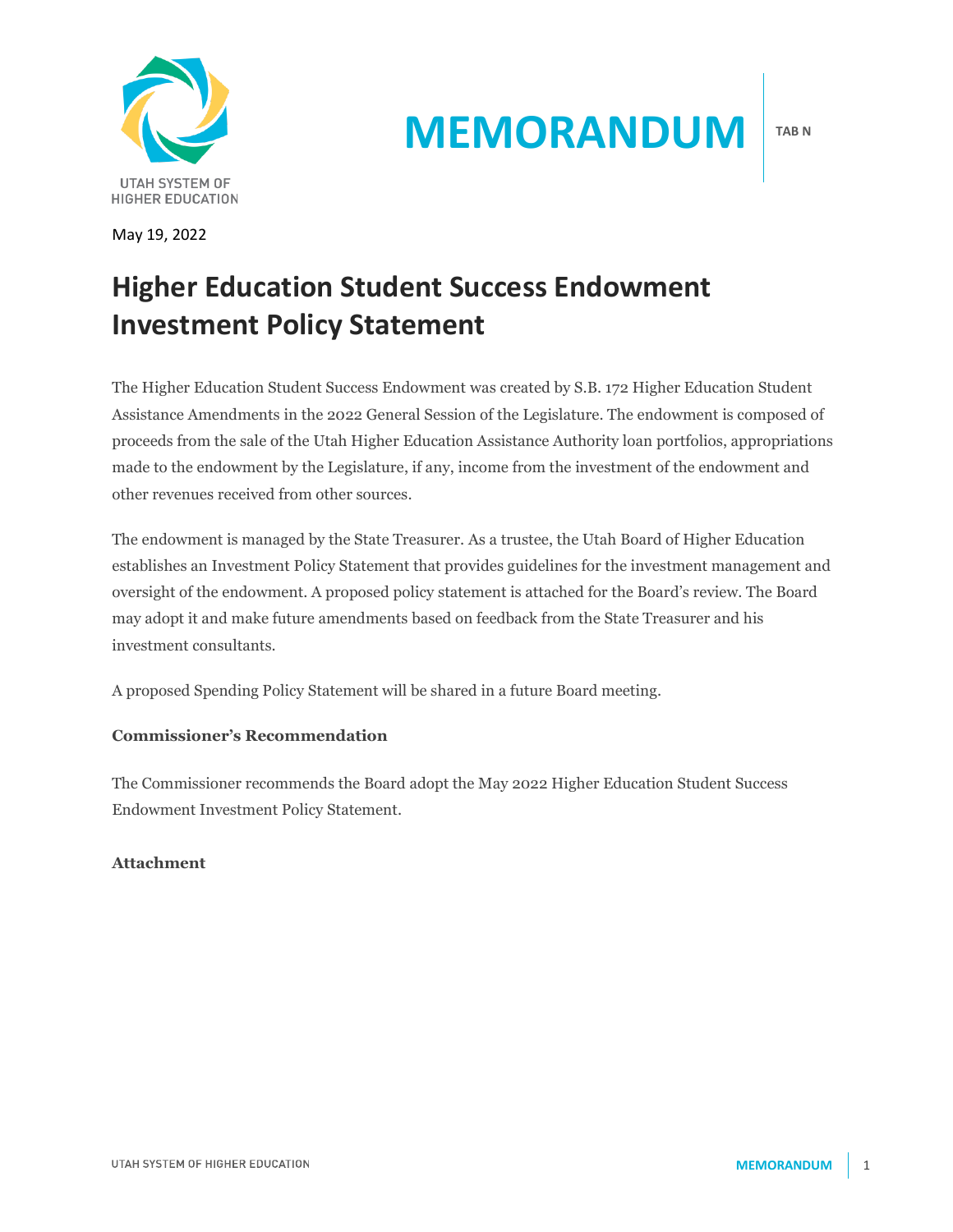## **Utah Board of Higher Education Higher Education Student Success Endowment Investment Policy Statement May 2022**

#### **Introduction and Purpose of the Endowment**

This Investment Policy Statement ("IPS") applies to the Higher Education Student Success Endowment ("Endowment") created by S.B. 172 Higher Education Student Assistance Amendments in the 2022 General Session of the Legislature. The endowment is composed of proceeds from the sale of the Utah Higher Education Assistance Authority loan portfolios, appropriations made to the endowment by the Legislature, if any, income from the investment of the endowment and other revenues received from other sources. The purpose of this IPS is to establish guidelines for the investment management and oversight of the endowment.

Investment and spending policies are designed to balance the current goals of the Utah Board of Higher Education ("UBHE") with its future needs, in order to achieve parity in supporting both current and future generations of Utah System of Higher Education ("USHE") students. Earning long-term returns that maintain the inflation-adjusted purchasing power of the endowment underpins this objective of intergenerational equity.

The UBHE shall act as trustee of the endowment and exercise the state's fiduciary responsibilities. The money deposited into the endowment is irrevocable and may not be seized, attached or otherwise obtained by creditors of the UBHE.

#### **Investment Objectives**

The investment objective for the management of the Endowment is to achieve growth in the value of the assets that is sufficient to preserve the inflation-adjusted purchasing power of the assets over the long term. While the pursuit of this objective requires the assumption of investment risk, the intention is to avoid excessive risk, so that the Endowment can provide a reliable and sustainable flow of funds to advance the system priorities as established in UCA 53B-1-402(2)(a) and the support of prospective students or current students enrolled at an USHE institution.

On an annualized, net-of-fee basis, the total return of the portfolio will be expected to equal or exceed the spending rate as determined by the board in the Endowment Spending Policy Statement, plus inflation (Higher Education Price Index).

#### **Spending**

Each year, the Board of Trustees approves the endowment distribution rate that establishes the percentage of the value of the endowment that is made available for spending. They will seek to reduce the variability of annual Endowment distributions by factoring past spending and portfolio asset values into its current spending decisions. The Trustees will review its spending assumptions annually to decide if any changes are necessary for the Endowment's spending policy, asset allocation or both.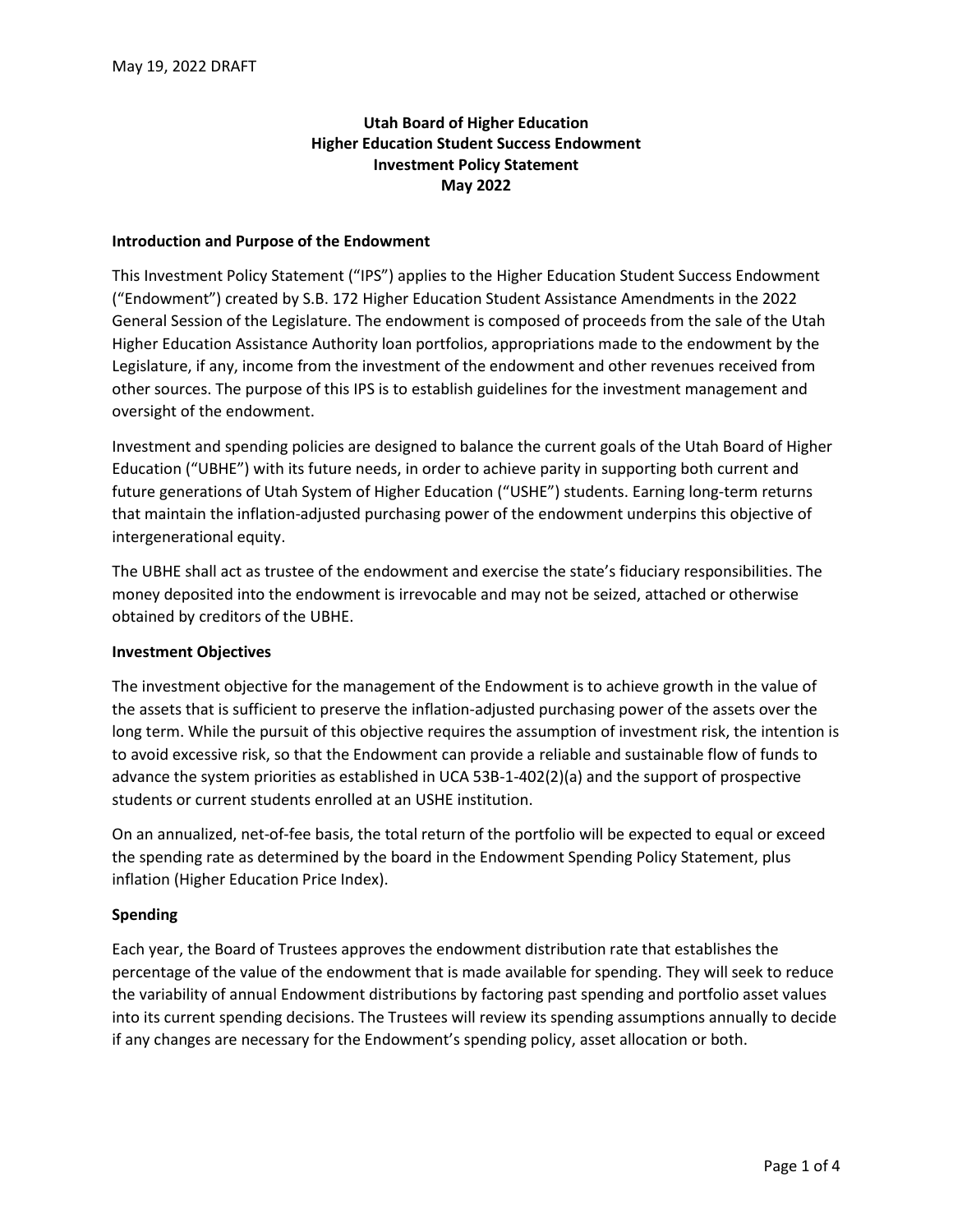#### **Management and Oversight**

The state treasurer manages the Endowment fund's investments in accordance with this IPS, and reports investment activity to the Trustees. The Trustees meet at least semi-annually to discuss and review asset allocation policies, investment performance and current strategies proposed by the state treasurer. The state treasurer shall provide monthly investment performance reports.

The state treasurer has the responsibility to ensure that the assets of the Endowment are managed in a manner that is consistent with the policies and objectives set forth in this document and in compliance with all applicable laws.

Consistent with the policies and objectives set forth in this document, the state treasurer will:

- Provide recommendations and implement asset allocation policies approved by the Trustees for the Endowment;
- Recommend external, third-party investment managers;
- Review managers' performance on a regular basis;
- Recommend manager terminations, as necessary;
- Direct Endowment cash flows in accordance with the rebalancing policy; and
- Report periodically to the Trustees on the performance and asset allocation of the Endowment.

The state treasurer can employ professional management services in various fields that may include, but are not limited to, investment consultants, custodians and others that assist with the prudent monitoring and administration of the Endowment's assets.

#### **Asset Allocation**

Thoughtful asset allocation is a focal point of an effective investment process. In that regard, the Trustees and state treasurer shall employ an appropriate combination of understanding of institutional financial risk tolerance, investment principles, informed market judgment and independent thinking in establishing an asset allocation policy. The asset allocation policy is designed to diversify investments across asset classes to provide a balance that will enhance total return while avoiding undue risk from concentration in any single asset class or investment style.

To ensure broad diversification among the major categories of investments, the Trustees have adopted the following asset allocation policy targets. The Trustees review this asset allocation framework annually, but due to the long-term nature of the Endowment, changes to the framework are expected to be infrequent:

| Asset class  | Sub-asset class        | <b>Target allocation</b> |
|--------------|------------------------|--------------------------|
| Equity       |                        | 65%                      |
|              | U.S.                   | 40%                      |
|              | Non-U.S.               | 25%                      |
| Fixed income |                        | 35%                      |
|              | Investment grade       | 30%                      |
|              | Below-investment grade | 5%                       |
| Cash         |                        | 0%                       |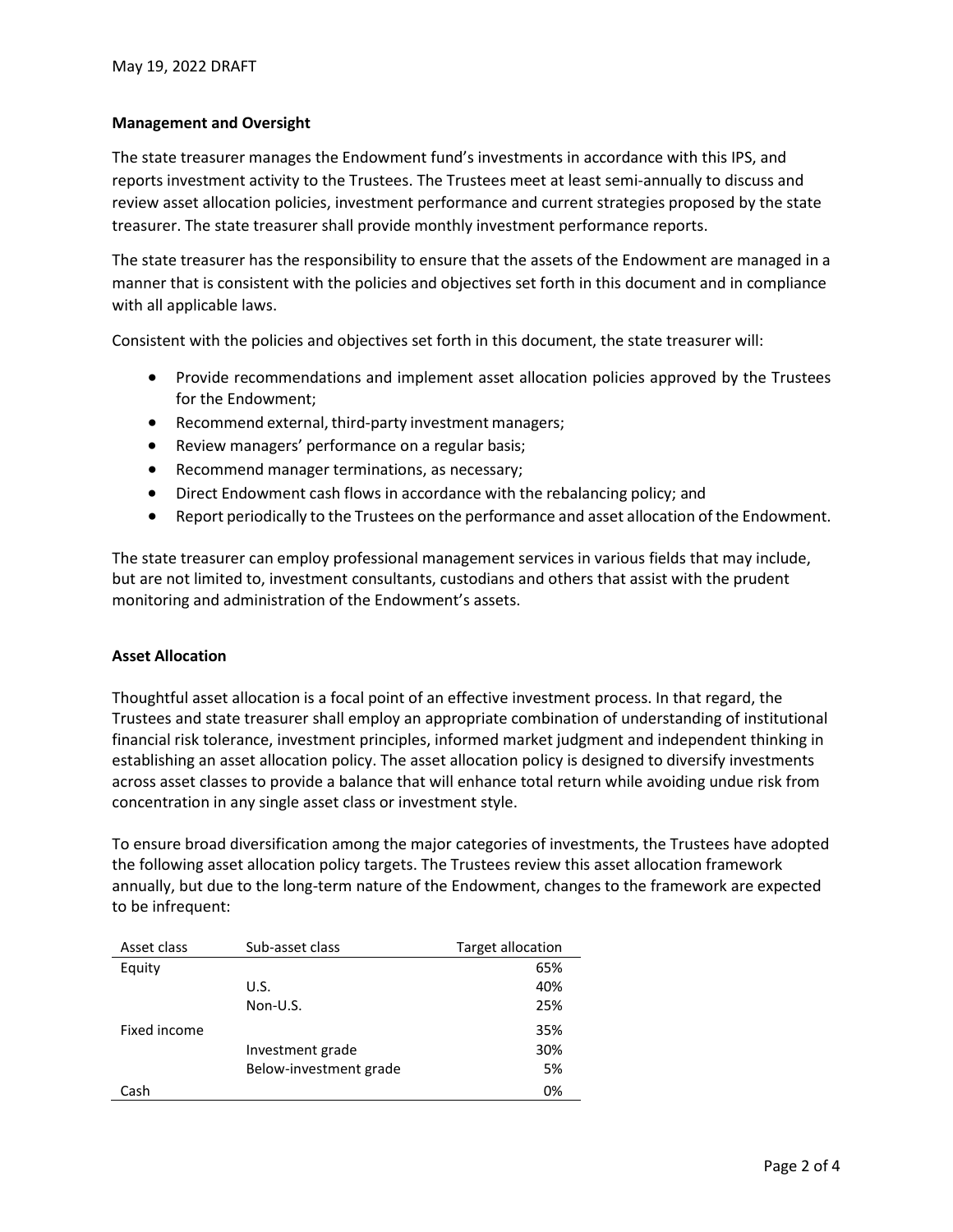Fund assets will be managed as a balanced portfolio composed of two major components: an equity portion and a fixed income portion. The expected role of equity investments will be to maximize the long-term real growth of assets, while the role of fixed income investments will be to generate current income, provide for more stable periodic returns, and provide some protection against a prolonged decline in the market value of equity investments.

Cash investments will, under normal circumstances, only be considered as temporary holding and will be used for liquidity needs or to facilitate a planned program of dollar-cost averaging into investment in either or both the equity and fixed income asset classes.

#### **Diversification**

Diversification across and within asset classes is the primary means by which the Trustees expect the Endowment to avoid undue risk of large losses over longtime periods. To protect the Endowment against unfavorable outcomes within an asset class due to the assumption of large risks, the Trustees will take reasonable precautions to avoid excessive investment concentrations. Specifically, the following guidelines will be in place:

- 1. With the exception of fixed income investments explicitly guaranteed by the U.S. government, no single investment security shall represent more than 5% of total Endowment assets.
- 2. With the exception of passively managed investment vehicles seeking to match the returns on a broadly diversified market index, no single investment pool or investment company (mutual fund) shall comprise more than 20% of total Endowment assets.
- 3. With respect to fixed income investments, the Endowment may not allocate more than 10% to investments that are below investment grade (Standard & Poor's BBB or Moody's Baa or higher).

#### **Rebalancing**

It is expected that the Endowment's actual asset allocation will vary from its target asset allocation because of the varying periodic returns earned on its investments in different asset and sub-asset classes. The Endowment will be rebalanced to its target normal asset allocation under the following procedures:

- 1. The state treasurer will use incoming cash flow or outgoing money movements of the Endowment to realign the current weightings closer to the target weightings for the Endowment.
- 2. The state treasurer will review the Endowment semiannually (June 30 and December 31) to determine the deviation from target weightings. During each semiannual review, the following parameter will be applied:
	- a. If any asset class (equity or fixed income) with the Endowment is +/-5 percentage points from its target weighting, the Endowment will be rebalanced.
- 3. The state treasurer may provide a rebalancing recommendation at any time.
- 4. The state treasurer shall act within a reasonable period of time to evaluate deviation from these ranges.